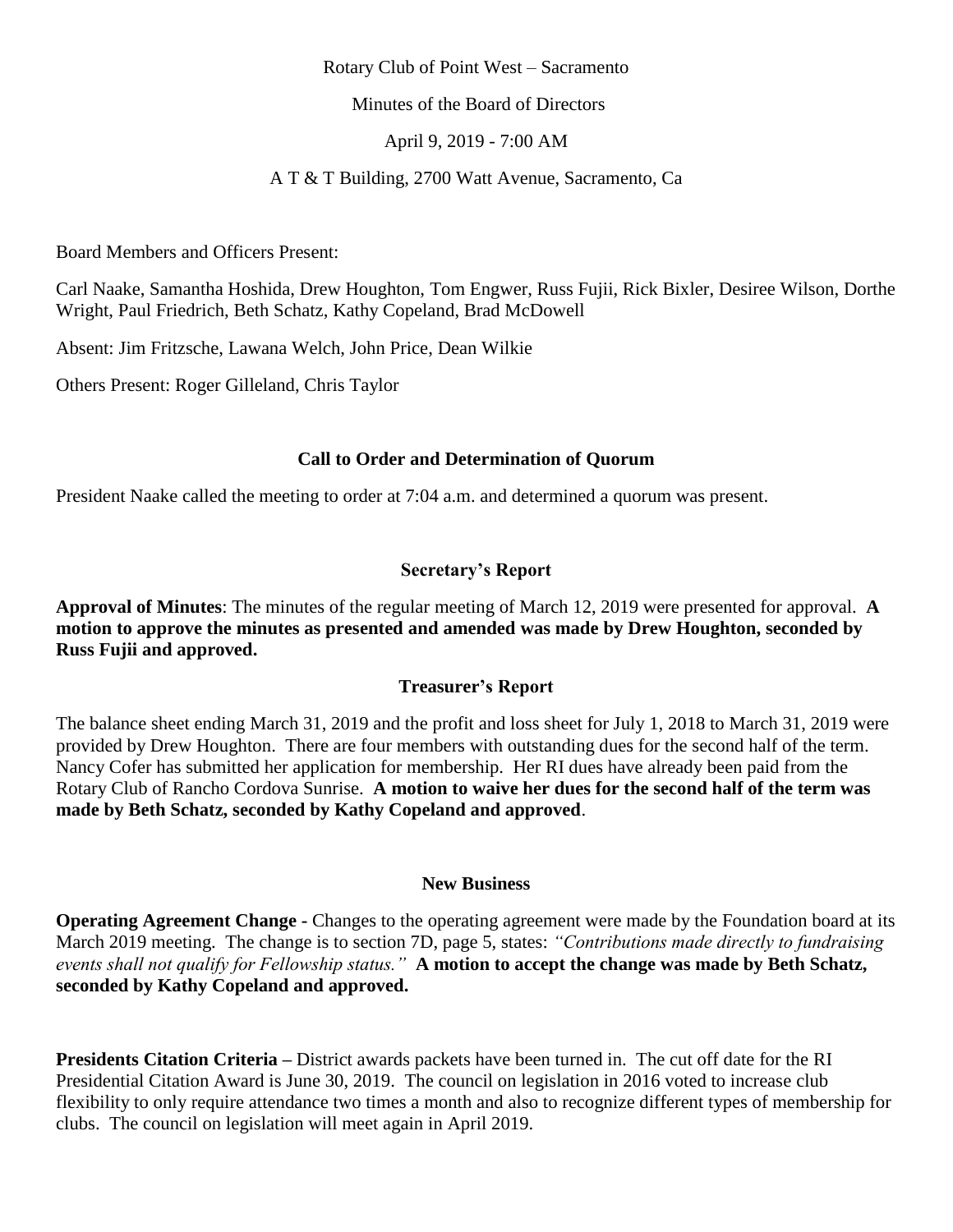### **Grant Review Committee**

Chair Chris Taylor provided a written report prior to the meeting. Mary Lyn Kagan is creating a new charity partner application. There will be two applications moving forward; one for grants and one for charity partners. The committee is looking for guidance on the follow up after vetting a charity partner. **A motion was made by Kathy Copeland on the following, CRG role: The GRC is to vet the charity partner, make sure there is no conflict, make the check out to the organization and not an individual person, have the organization send a letter once the funds are received and to work with the chair/co-chair of an event in receiving confirmation of funds, seconded by Rick Bixler and approved.**

### **President's Report**

President Naake reported we will have an Alumni meeting on May 3, 2019 to invite back past members and invite them to golf. Board members are encouraged to think about former members to invite.

May 17, 2019 we will have an in-depth conversation on attendance and attendance related issues, e.g. raising dues, how often to meet, etc. Please attend this meeting!

**Hot Dog Cart –** Jennifer Curtsinger & John Koogle are looking to sell their hot dog cart for \$3,000. We will not move forward with this item.

### **Board Reports**

### **John Price – Club Service 1**

Brewfest will be co-chaired by John Price in 2019. Scheduling speakers is going well. The softball coaches will be Christine Cahill-Reams and Britton Taylor. President Carl's demotion party will be held at Paul Cunha's home on June 29, 2019. The Satellite Club will be changing the format of its meetings. The first meeting of the month will be a business meeting at Limelight and the third Thursday will be a social, location TBD.

### **Tom Engwer – Club Service 2**

The new member takeover meeting will be April 12, 2019. Working on scheduling another new member orientation. Tom will take over the membership committee in Kathy's term. They have already met to start planning for next term.

## **Dorthe Wright – Club Service 3**

The fun committee is planning the Sunglass sSocial on June 7, 2019, location TBD. Invocators are going well.

### **Beth Schatz – Vocational Service**

Tour of business with the Sacramento Police Department will be April 18, 2019. Tour of business at the B Street Theater will be May 12, 2019. Rotarians at Work day will be May 17, 2019. More info to follow. Let Beth or Jeniece know if you have a member minute "Thank You" and they will get you on the schedule. Pam Lapinski and Anne Baron are chairing the Community Service Awards. Nomination forms are on the club website…so start thinking! Keep sending material to Trish for the newsletter.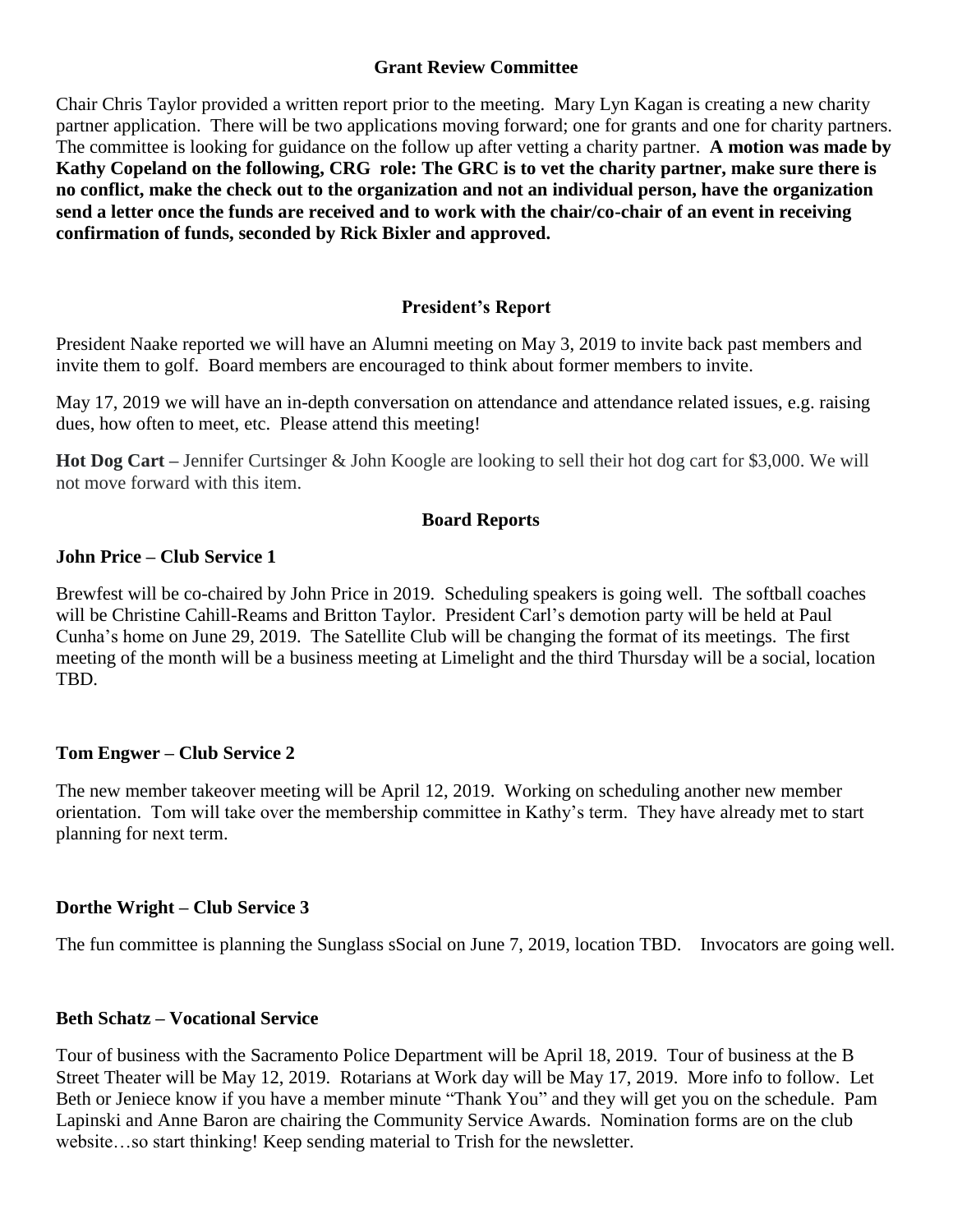## **Brad McDowell – Community Service 1**

Brian Moore is working on a tree planting date for the spring. Rita Gordon is representing our club at the District Poker Tournament on April 27, 2019. Golf Tournament is Friday, May 3, 2019. Eagle golf will start April 30, 2019 and will run through the end of September. The co-chairs for Eagle Golf are Steve Thomas and Bea Maurer.

## **Dean Wilkie – Community Service 2**

No report.

# **Paul Friedrich – International Service**

We have our current grants certification thanks to Mary Lyn Kagan, Dorthe Wright, Kathy Copeland and Christine Cahill-Reams for taking the online training.

## **Russ Fujii – Youth Services**

RYLA interviews will be happening soon. The Club has paid for six students (total) to attend from Encina High School and West Campus High School. If you would like to be a counselor at RYLA, please sign up. Hoping to have our annual Feast at Encina High this fall. Greer tutoring is going well. Looking to have more tutors.

## **Lawana Welch – Satellite Chair**

No report.

## **Samantha Hoshida – Club Information Officer**

The District Conference is May 18, 2019 – please sign up to attend!

## **Kathy Copeland – President Elect**

Board retreat is April 28, 2019.

### **Desiree Wilson – Public Image**

Please send content/dates to Desiree for social media and updating the club calendar. The One Day District Conference is May 18, 2019 at the Citrus Heights Community Center. Registration is \$55 and the meal package is \$115. The conference is Caribbean themed; there will be hosted hospitality suites and awesome speakers.